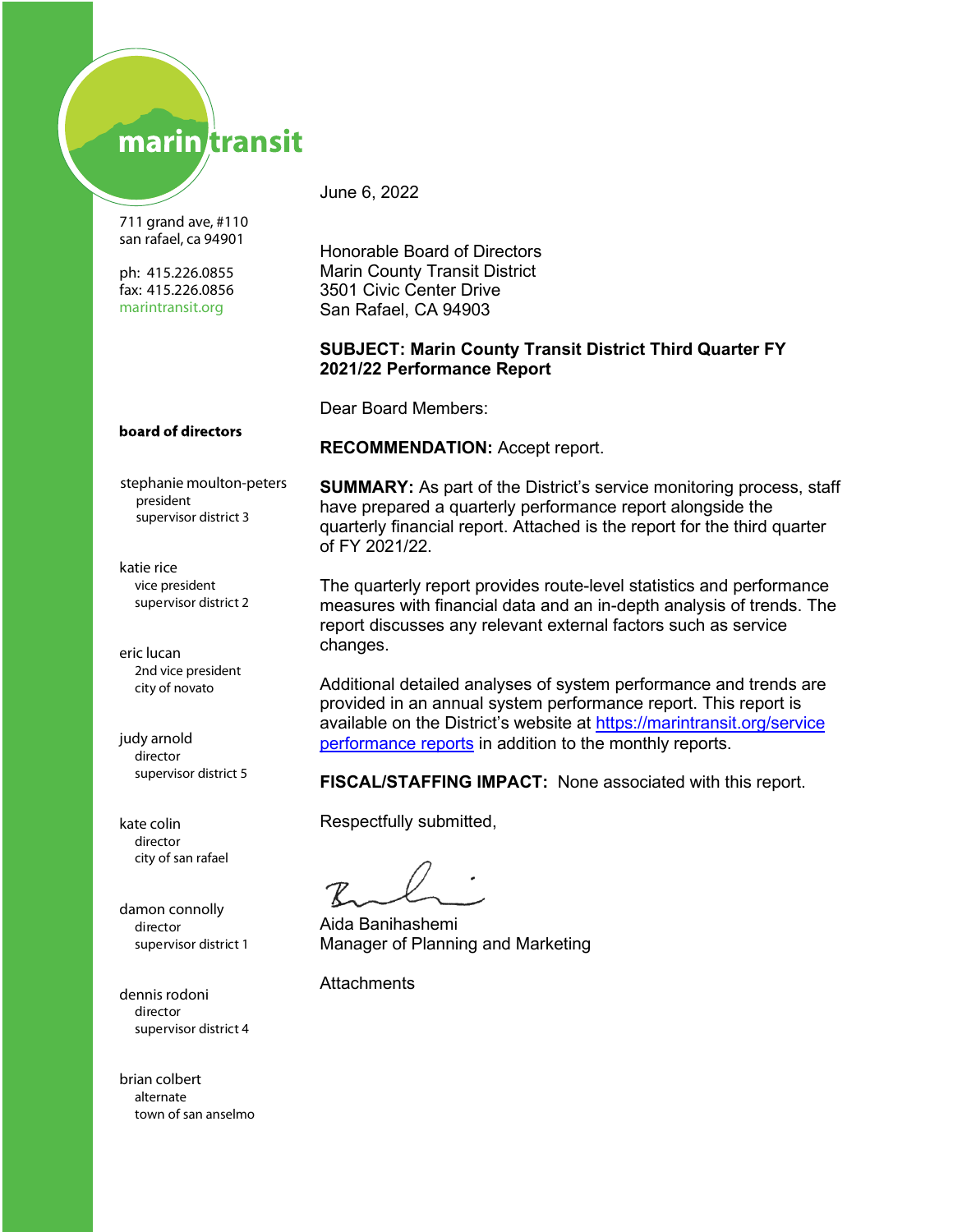### **Quarterly Performance Report for FY 2021/22 Q3**

This report summarizes the operational performance of Marin Transit services for the thirdquarter of FY 2021/22 from January 1, 2022 through March 31, 2022. The Quarterly Performance Report provides detailed route-level statistics, analyzes trends, and evaluates performance measures established under Measure A and Measure AA.

### **Report Format**

The data presented in this report is generated directly from TransTrack, Marin Transit's data management system. TransTrack enables Marin Transit to consolidate and analyze all operational data from the District's transit programs and contractors as one system. The reporting tools capture all costs associated with service operations and are not limited to contractor costs. This reporting format most accurately represents the District's actual costs of providing service.

Route performance is presented relative to typology-based targets. The Board updated the targets on April 2, 2018, as partof a larger performance monitoring plan update. These typology-based targets aim to match routes and service levels to the markets they are intended to serve. All performance and financial data areconsistent with the District's reporting for the NationalTransit Database.

### **Performance Goals**

Performance goals at the route level are measured in both productivity (unlinked passengers per hour and per trip) and costeffectiveness (subsidy per unlinked passenger trip). **[Table 1](#page-1-0)** below summarizes route level performance goals by typology. Note that there are currently no productivity or cost-effectiveness goals identified for the Yellow Bus or Partnership service typologies.

| <b>Service Typology</b>   | <b>Routes</b>                                                    | <b>Unlinked</b><br><b>Passenger Trips</b><br>per Hour<br>(at or above) | <b>Subsidy per</b><br><b>Passenger Trip</b><br>(at or below) |
|---------------------------|------------------------------------------------------------------|------------------------------------------------------------------------|--------------------------------------------------------------|
| <b>Local Trunkline</b>    | 35, 36, 71, 71x                                                  | 20                                                                     | \$4.50                                                       |
| Regular Local             | 17, 22, 23, 23X, 29, 49                                          | 18                                                                     | \$6.50                                                       |
| Local Connector           | 219, 228, 233, 245, 251, 257                                     | 8                                                                      | \$9.00                                                       |
| Supplemental <sup>1</sup> | 613, 617, 619, 625, 645, 651, 654                                | 20 per trip                                                            | \$3.00                                                       |
| Rural                     | 61,68                                                            | 6                                                                      | \$12.00                                                      |
| Recreational              | 66 (Muir Woods Shuttle)                                          | 25                                                                     | \$3.00                                                       |
| <b>Demand Response</b>    | Local DAR, Novato DAR, Dillon Beach/Tomales DAR, Point Reyes DAR | 2                                                                      | \$35.00                                                      |

### <span id="page-1-0"></span>**Table 1: Productivity and Subsidy Goals by Service Typology**

 $1$  Note that Route 649 was discontinued in December 2021, directly before the start of this quarter.

### **Performance Summary**

In the third quarter of FY 2021/22, Marin Transit carried a total of 625,259 passengers systemwide. This represents an increase of 77.9% in ridership compared to the third quarter of the previous fiscal year and an increase of 9.6% from the second quarter of the fiscal year. On fixed-route transit services, Marin Transit carried 579,184riders. This is an increase of 70.8% fromthe third quarter of FY 2020/21 and an increase of 10.3% from the second quarter of the fiscal year. The Yellow Bus program carried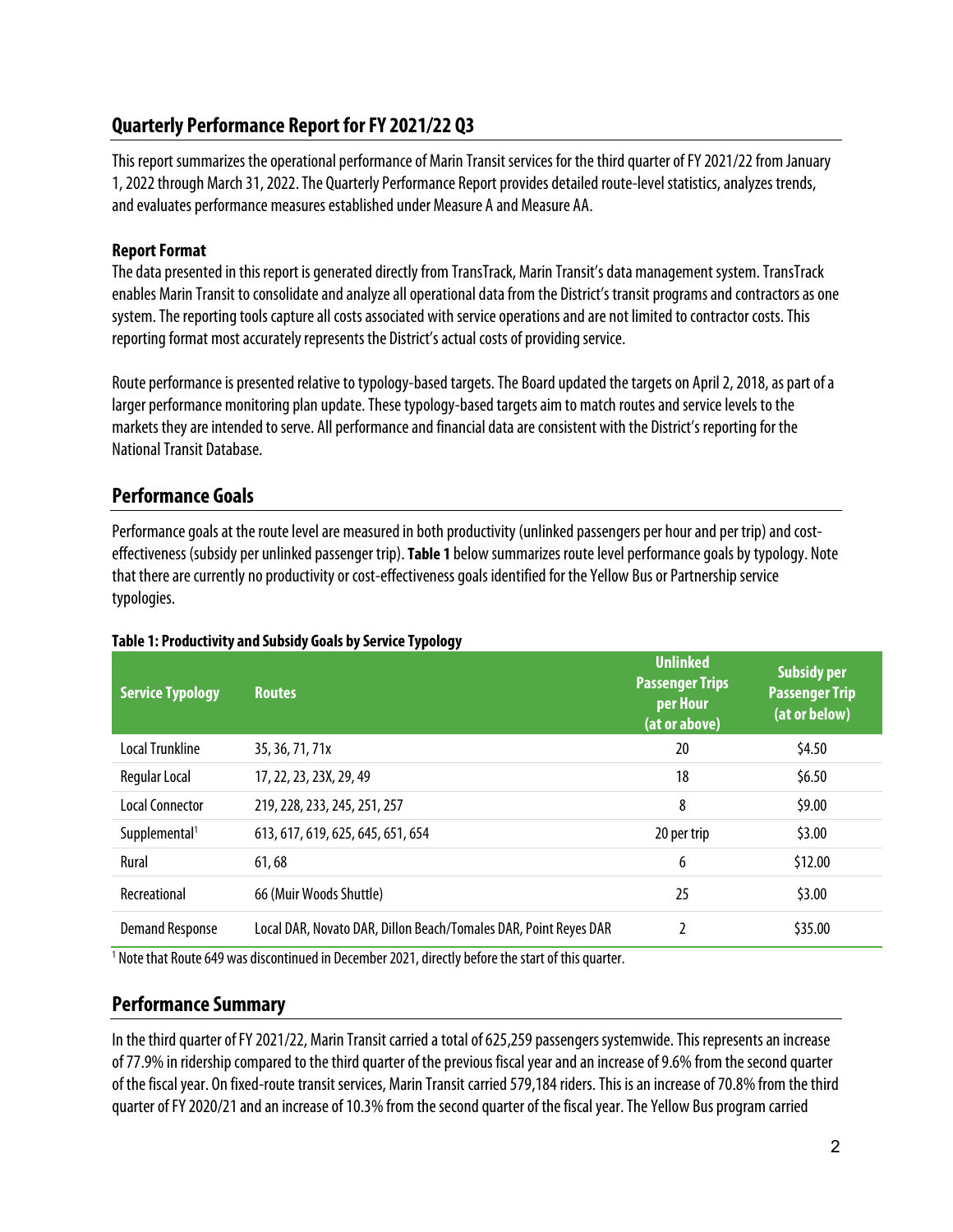26,908 passengers, a program which did not run in FY 2020/21. Marin Access services carried 19,167 trips on demand response and mobility management programs. This reflects an increase of 55.4% compared to the third quarter of the last fiscal year and a decrease of 10.6% compared to the second quarter of FY 2021/22. The tables at the end of this report provide a breakdown of all route-level statistics.

### **Local Trunkline (Routes 35, 36, and 71)**

In the third quarter of FY 2021/22, Local Trunkline services carried 254,140 passengers. This represents a decrease of 1% from the third quarter of FY19/20 pre-COVID. Note that the Shelter In Place orders associated with COVID began mid-March 2020, so they may have had a slight effect on FY19/20 Q3 ridership. Collectively, these routes represent an increase of 98.9% compared to the third quarter of FY 2020/21, and an increase of 12% compared to the second quarter of FY2021/22. Route 35 had an average of 23.6 passengers per revenue hour, meeting the productivity target of 20 passengers per revenue hour. No other Local Trunkline routes met their productivity target of 20 passengers per hour, and none met their subsidy target of \$4.50 per passenger. Local Trunkline service accounted for 30.3% of fixed route service in revenue hours and 43.9% of fixed route ridership in the third quarter of FY2021/22.

### **Local Basic (Routes 17, 22, 23, 23x, 29, and 49)**

Local Basic services carried a total of 194,688 passengers during the third quarter of this fiscal year. This represents an increase of 78.9% compared to the third quarter of the last fiscal year, and an increase of 9.7% from the second quarter of the fiscal year. In the third quarter of FY 2021/22 the Local Basic routes had an 11.1% decline in ridership compared to the third quarter of FY19/20 pre-COVID. Except for Route 23X with an average of 23.7 passengers per revenue hour, noother Local Basic routes met their performance target of 18 passengers per hour. None met their subsidy target of \$6.50 per passenger. Local Basic routes represented 31.6% of fixed route revenue hours and 33.6% of fixed route ridership in the third quarter of FY2021/22.

### **Local Connector (Routes 219, 228, 233, 245, 251, and 257)**

During the third quarter of the fiscal year, Local Connector services carried 73,740 total passengers. This is 79.2% higher than the previous year and represents a 9.7% increase from the second quarter of the fiscal year. In the third quarter of FY 2021/22 the Local Connector routes had a 14.5% decline in ridership compared to the third quarter of FY19/20 pre-COVID. Routes 245 and 251 respectively had an average of 10.7 and 8.6 passengers per revenue hour, meeting the productivity target of 8 passengers per revenue hour. No other Local Connector routes met the productivity target of 8 passengers per hour, and none met the subsidy target of \$9.00 per passenger.Local Connector routes accounted for 22.5% of fixed route service in revenue hours and provided 12.7% of fixed route ridership in the third quarter of FY 2021/22.

#### **Supplemental School (Routes 613, 617, 619, 625, 645, 651, and 654)**

Supplemental School routes carried 18,034 passengers in the third quarter of FY 2021/22. Route 645 had an average of 27.4 passengers per trip, meeting the productivity target of 20 passengers per trip. No other Supplemental School routes met the productivity target of 20 passengers per trip, and none met the subsidy target of \$3.00 per passenger. Supplemental School routes accounted for 1.8% of fixed route service in revenue hours and provided 3.1% of fixed route ridership in the thirdquarter of FY 2021/22.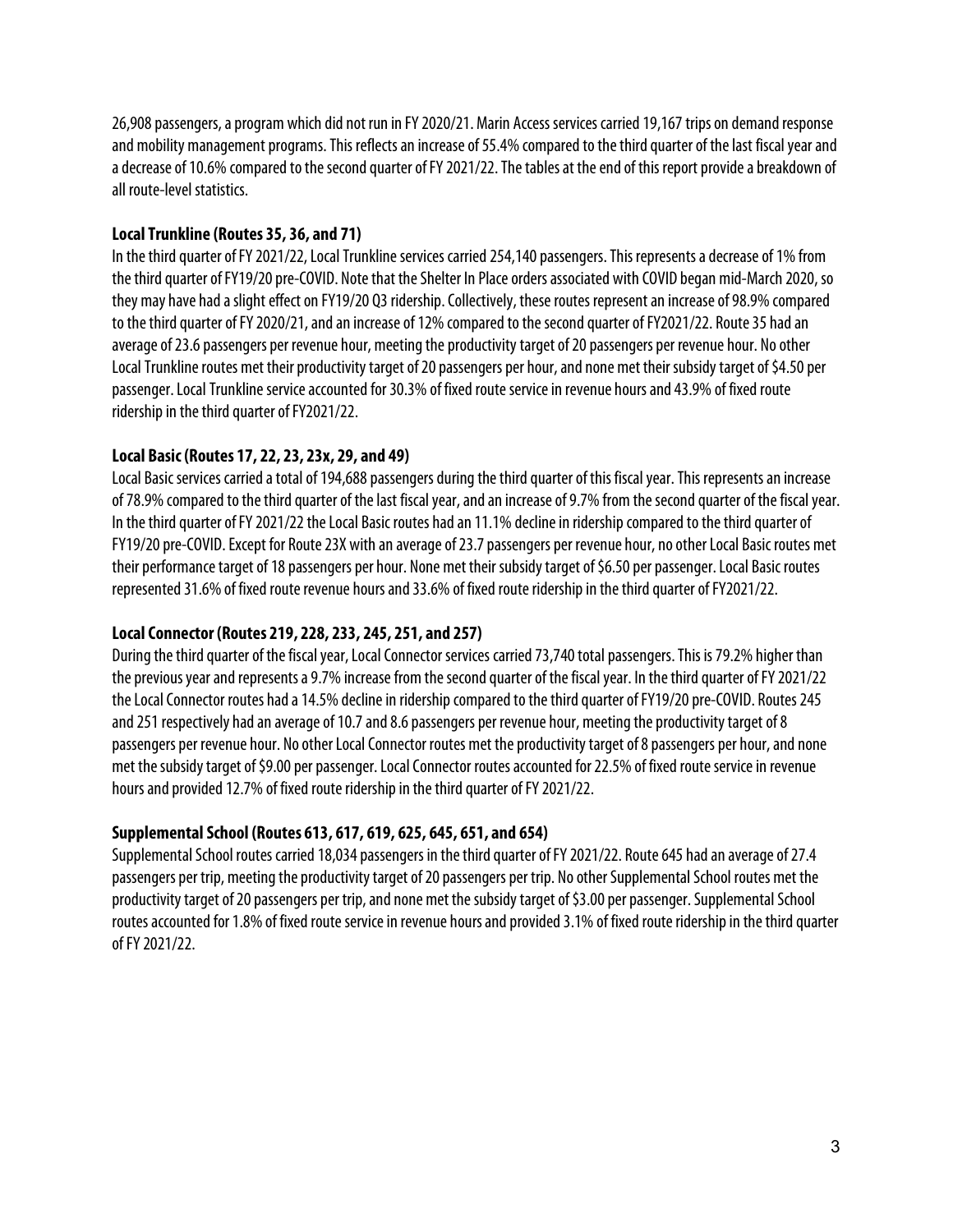#### **Rural (West Marin Stagecoach Routes 61 and 68)**

In the third quarter of the fiscal year, the two Stagecoach routes carried 23,718 passengers. This is an 88.3% increase from the prior year and a 9.2% increase compared to the second quarter of FY 2021/22. In the third quarter of FY 2021/22 the Rural routes had a 13% increase in ridership compared to the third quarter of FY19/20 pre-COVID, the only service category to have increased in ridership since pre-COVID. Route 68 had an average of 6.4 passengers per revenue hour, meeting the productivity target of 6 passengers per revenue hour. Route 61 did not meet the productivity goal of 6 passengers per hour, and neither route met their subsidy goal of \$12.00 per passenger. Stagecoach routes accounted for 10.8% of fixed route service in revenue hours, and ridership represented 4.1% of fixed route ridership in the third quarter of FY2021/22.

### **Partnership Services (Route 622 – College of Marin Express)**

Route 622 carried 1,633 passengers in the third quarter of FY 2021/22. The 71.7% increase in ridership compared to the prior quarter is likely due to the resumption of in-person classes at College of Marin, which started in January 2022.There are no service targets for this route. It accounted for 1.2% of fixed route revenue hours and 0.3% of fixed route ridership in the third quarter of FY 2021/22.

#### **Yellow Bus**

In the third quarter of 2021/22, Ross Valley School District yellow bus carried 26,908 passengers.

#### **Recreational (Route 66-Muir Woods Shuttle)**

The Muir Woods Shuttle currently runs weekend/holiday-only service. In the third quarter of FY 2021/22, the Muir Woods Shuttle carried 13,231 passengers. It did not meet its productivity goal of 25 passengers per hour, nor its subsidy goal of \$3.00 per passenger. The Muir Woods Shuttle accounted for 1.8% of fixed route service in revenue hours, and ridership represented 2.3% of fixed route ridership in the third quarter of FY2021/22.

#### **Marin Access**

Mobility Management programs offered by Marin Access include demand response services, Catch-A-Ride, and Volunteer Driver programs.

In the third quarter of FY 2021/22, local paratransit carried 13,155 passengers. The service productivity average of 1.7 passengers per hour did not meet the 2.0 standard. The number of passengers represents a 69.6% increase in ridership compared to the prior fiscal year. In the third quarter of FY 2021/22, local paratransit had a 48.1% decline in ridership compared to the third quarter of FY19/20 pre-COVID. With a subsidy per passenger of \$97.10, the service did not meet the subsidy target of \$35.00 per passenger.

The Novato Dial-a-Ride service carried 873 passengers. The service productivity average of 1.8 passengers per hour did not meet the 2.0 standard. Ridership was 95.3% higher than in the previous fiscal year. The service did not meet the subsidy target of \$35.00 per passenger.

The Dillon Beach/Tomales Dial-a-Ride provides curb-to-curb pick-up and drop-off between Dillon Beach, Tomales, and Petaluma, and operates on Wednesdays only. During the third quarter of the fiscal year, the service carried 91 passengers, a 4.6% increase compared to last year. The service productivity average of 1.4 passengers per hour did meet the 2.0 passengers per hour target. The service did not meet the subsidy target of \$35.00 per passenger.

In July 2016, Marin Transit added a new general public dial-a-ride service between Point Reyes Station and Novato. The service currently runs twice per month on the first and third Monday. In the third quarter of the fiscal year, the service carried 45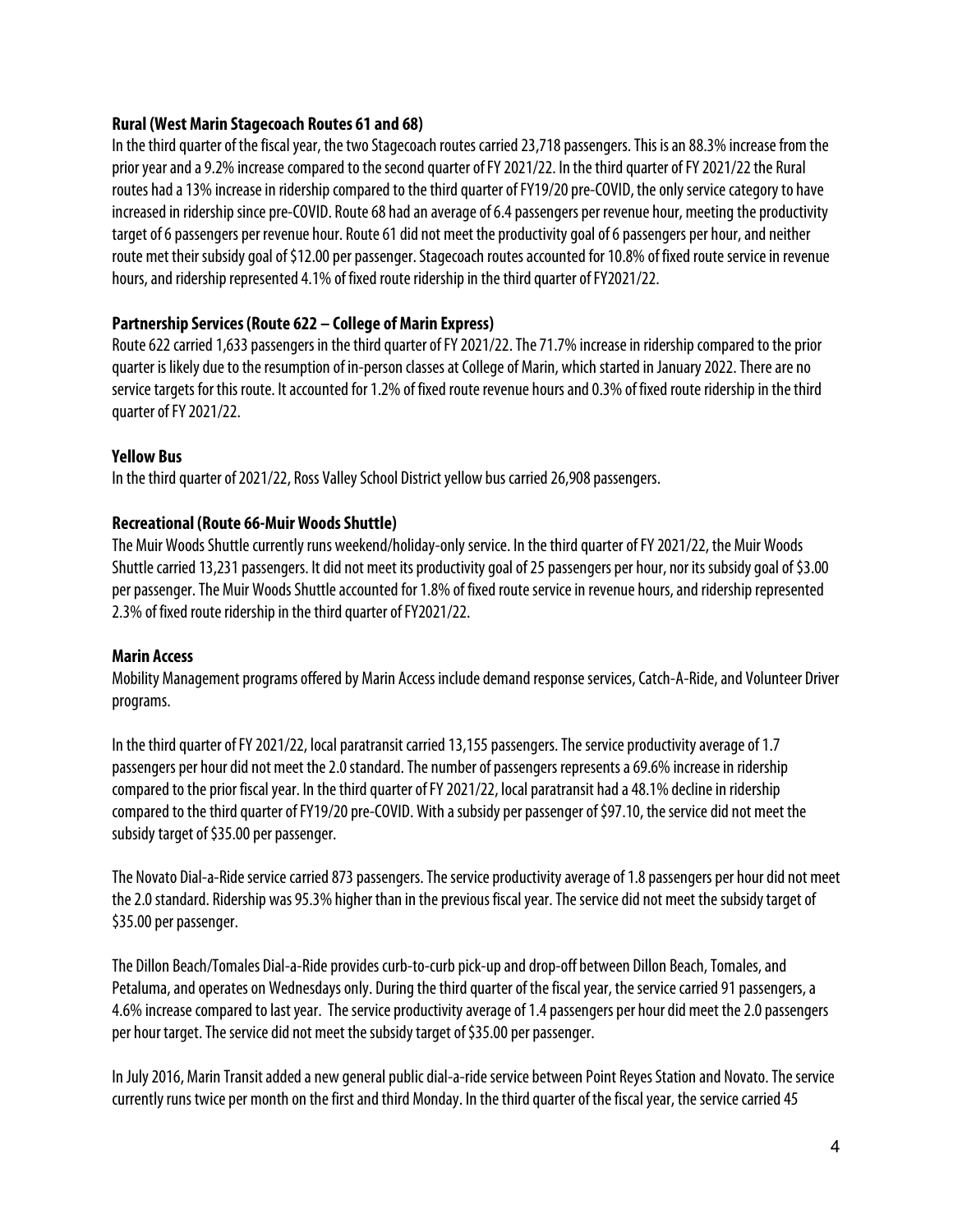passengers, 32.4% higher than the third quarter of last year. At 1.2 passengers per hour, the rural dial-a-ride did not meet its 2.0 productivity target. The service did not meet its subsidy target of less than \$35.00 per passenger.

The Volunteer Driver Program completed 2,013 trips in the third quarter of FY 2021/22. This represents a 16.4% decrease compared to the previous fiscal year.

The Catch-a-Ride program provided 879 one-way trips. This is a decrease of 6.9% compared to the prior year.

Marin Transit launched the on-demand microtransit pilot programcalled Marin Transit Connect in May of 2018. In July 2020, Marin Transit expanded the Connect service area from limited areas of Northern and Downtown San Rafael to 2.5 sq. miles surrounding all of Marin's SMART rail stations and introduced an updated on-demand Connect pilot. This program carried a total of 1,127 passengers in the third quarter of FY 2021/22, a 71.8% increase from the prior year. There are currently no boardadopted performance targets for the Connect service. At the beginning of FY 2019/20, staff provided a one-year evaluation report of the previous Connect pilot program that suggested performance targets of 4.0 passengers per hour and \$15.00 per passenger trip. Connect performance continued to improve in FY 2019/20. At this time, the program has 5.6passengers per revenue hour, exceeding the suggested target of 4.0. However, the program is not meeting the suggested \$15.00 per passenger subsidy target, primarily due to low utilization from first-last mile commuters. Commuters were the largest rider group prior to the COVID-19 pandemic and have significantly reduced their travel due to the post COVID travel demand changes.

## **Ridership Trends**

The Governor issued a Shelter-in-Place order for the State of California that began on March 16, 2020 in response to the COVID-19 global pandemic. The order advised the public to limit travel to essential trips only, including on public transportation. This led to a precipitous decline in travel demand and in overall ridership starting in FY 2019/20. Ridership has continued to increase in the third quarter of FY 2021/22 and has reached to nearly 88% of pre-pandemic levels. The Muir Woods Shuttle has resumed weekend/Holiday service from Pohono since mid-June 2021, and most Supplemental School routes began operation in August 2021.

In the third quarter of FY 2021/22, most ridership occurred on Local Trunkline routes that serve the Highway 101 corridor from Marin City to Novato and the Canal to San Rafael Transit Center corridor. These transit corridors have historically been the busiest in Marin County and serve dense, lower-income, and minority communities. Residents in these corridors are more likely to be essential workers who rely on public transportation. The District is also seeing lower declines in ridership on West Marin Stagecoach routes and rural dial-ride services, likely because transit riders who live in more rural areas of the county do not have as many transportation options.

Overall, in this quarter Marin Transit routes had a 77.7% increase in overall ridership compared to the third quarter of FY 2020/21and a 12% decline in ridership compared to the thirdquarter of FY19/20 pre-COVID. This represents a 10.2% decrease in ridership on fixed-route and a 49.8% decline on Demand Response services compared to pre-COVID.

The increase in systemwide ridership compared to the third quarter of FY 2020/21 is both a reflection of how steep ridership fell at the beginning of the pandemic and of how strong ridership growth this quarter has been. Although the second quarter of FY 2021/22 saw ridership roughly 30% below pre-COVID levels, this quarter saw ridership climb to roughly 10% below pre-COVID levels, with local trunkline services almost reaching pre-COVID levels and Stagecoach routes exceeding them. This ridership also represents stronger growth than most other agencies experienced across the Bay Area and the US. According to the National Transit Database, nationwide bus ridership increased 25.5% during the third quarter of FY 2021/22 compared to the prior year,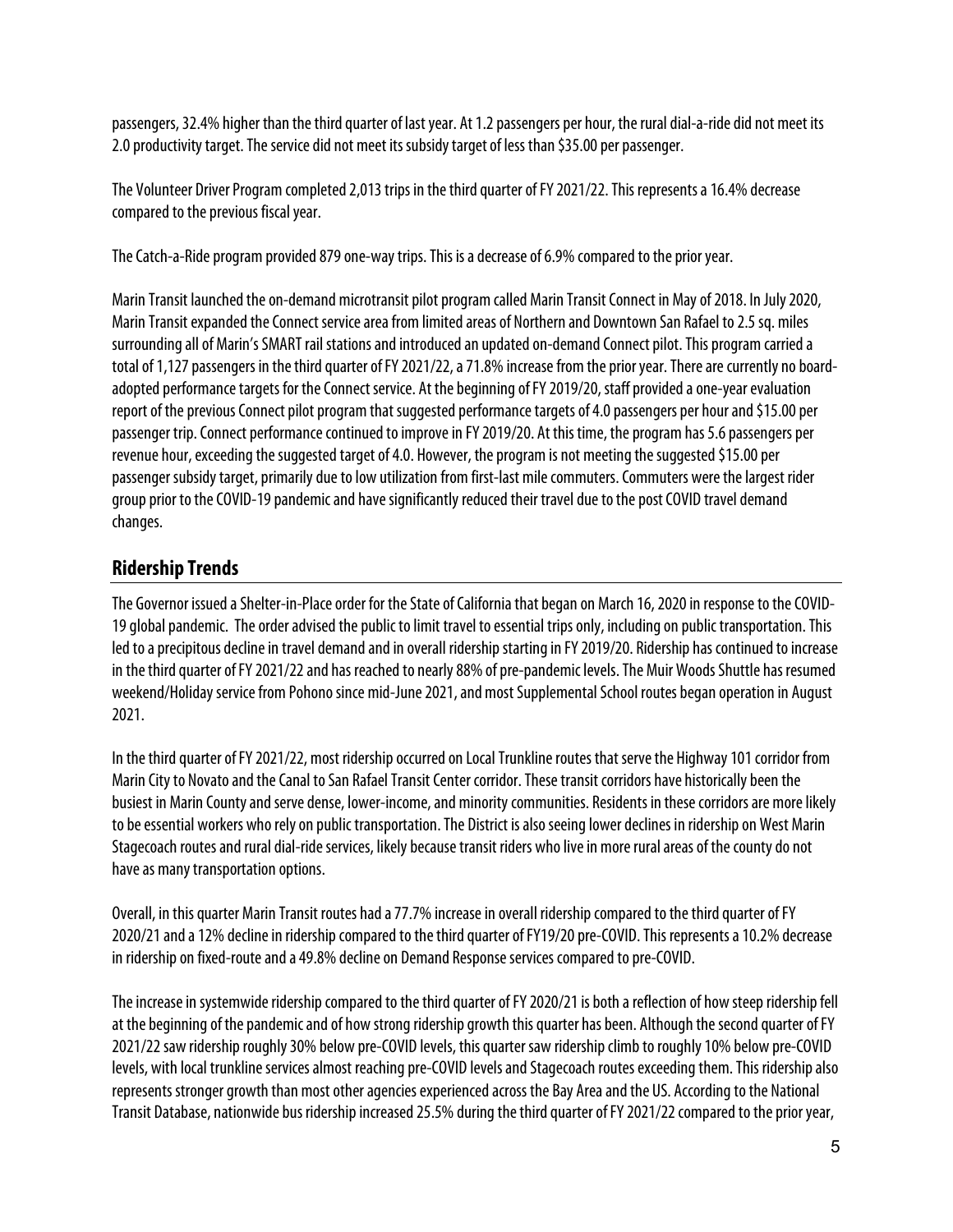while Marin Transit experienced 70.8% growth by that same metric. The District continues to experience a steady rebound in ridership, in particular after the lift of COVID capacity limitations since mid-July of 2021 and the gradual reopening of the economy.

Regionally, Marin Transit fixed route services continue to perform relatively well compared to other North Bay transit agencies. In the third quarter of FY 2021/22, Golden Gate Transit carried 237,001 passengers on its fixed route bus service, representing less than half of Marin Transit's fixed route ridership (579,184), while SMART carried only 84,653 passengers. Comparably to Marin Transit, Golden Gate Transit experienced a 73.6% increase in fixed route bus ridership in this quarter compared to the third quarter of FY2020/21, and with their new expanded service that started in May 2021, SMART experienced a 251.7% increase in ridership compared to the third quarter last year. At 70.8%, Marin Transit experienced an increase in fixed route ridership this quarter comparable to, more robust than, other Bay Area transit agencies that provide local countywide transit services. Comparing to other Countywide peer agencies, Napa Valley Transportation Authority (VINE), SamTrans, and Solano County Transit (SolTrans) experienced a 75.6%, 62.7%, and 43.3% increase in ridership, respectively, relative to the third quarter of FY 2020/21.

Compared to the prior year, demand for Marin Access mobility management and demand response programs increasedby 47.4% during the thirdquarter of FY 2021/22. Although this increase is significant, it remains lower than the increase in general public ridership on fixed routes services. Even with vaccines, seniors and people with disabilities remain more susceptible to severe effects from COVID than the general population, and continue to be more cautious with their travel and activities.

| <b>Factor</b>     |                                                | FY 2020/21 Q3 | FY 2021/22 Q3 | Impact     |
|-------------------|------------------------------------------------|---------------|---------------|------------|
|                   | Weekdays                                       | 64            | 64            |            |
| Days Operated     | Weekends & Holidays                            | 29            | 29            |            |
|                   | <b>Muir Woods Shuttle</b>                      | 0             | 28            | <b>AAA</b> |
|                   | Service Disruptions (cancelled/missed service) | 64            | 322           | <b>AA</b>  |
| Rainfall (inches) |                                                | 7.0           | 2.6           |            |
| <b>Gas Prices</b> |                                                | \$3.49        | \$4.97        |            |

**Table 2** below compares several other factors, and qualitatively evaluates their potential impact on ridership.

**Table 2: Factors Impacting Ridership Comparison**

Due to the national labor shortage, Marin Transit's operating contractors have had difficulty hiring new drivers, which has led to a significant amount of missed service on the Supplemental School routes, as they were not running the previous fiscal year and therefore needed new staff to operate them. The District continues to work and communicate with its contractors and the schools served by Supplemental School routes to minimize missed service and ensure as many students can get to and from their classes on time as possible.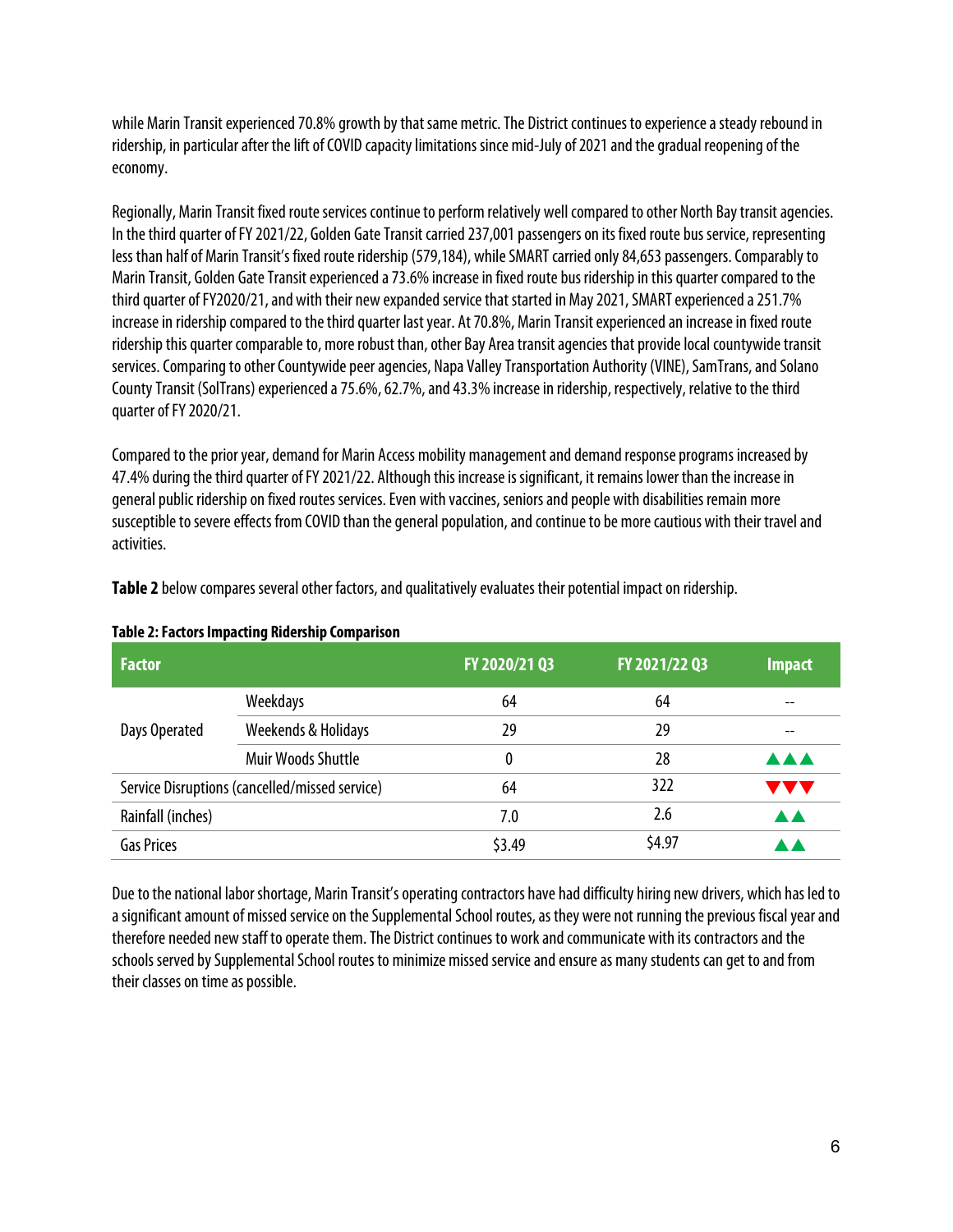## **Travel Navigator Reporting Month: January 2022**

| Date(s)                                  | <b>\Event</b> \ | <b>Description</b> | <b>Attendees</b> |
|------------------------------------------|-----------------|--------------------|------------------|
| No outreach or travel training performed |                 |                    |                  |

## **Travel Navigator Reporting Month: February 2022**

| Date(s)                                  | <b>Event</b> \ | <b>Description</b> | ∕ Attendees / |
|------------------------------------------|----------------|--------------------|---------------|
| No outreach or travel training performed |                |                    |               |

## **Travel Navigator Reporting Month: March 2022**

| Date(s)   | <b>Event</b>                           | <b>Description</b>                                                                                                             | <b>Attendees</b> |
|-----------|----------------------------------------|--------------------------------------------------------------------------------------------------------------------------------|------------------|
| 3/3/2022  | Event                                  | Tabling at Rollin' Root Stop at Walnut Place in West<br>Marin; attended by MCTD staff & Marin Access<br><b>General Manager</b> | 10               |
| 3/24/2022 | <b>Navigating Transit Presentation</b> | <b>General Marin Access Navigating Transit</b><br>presentation for Elpida House                                                |                  |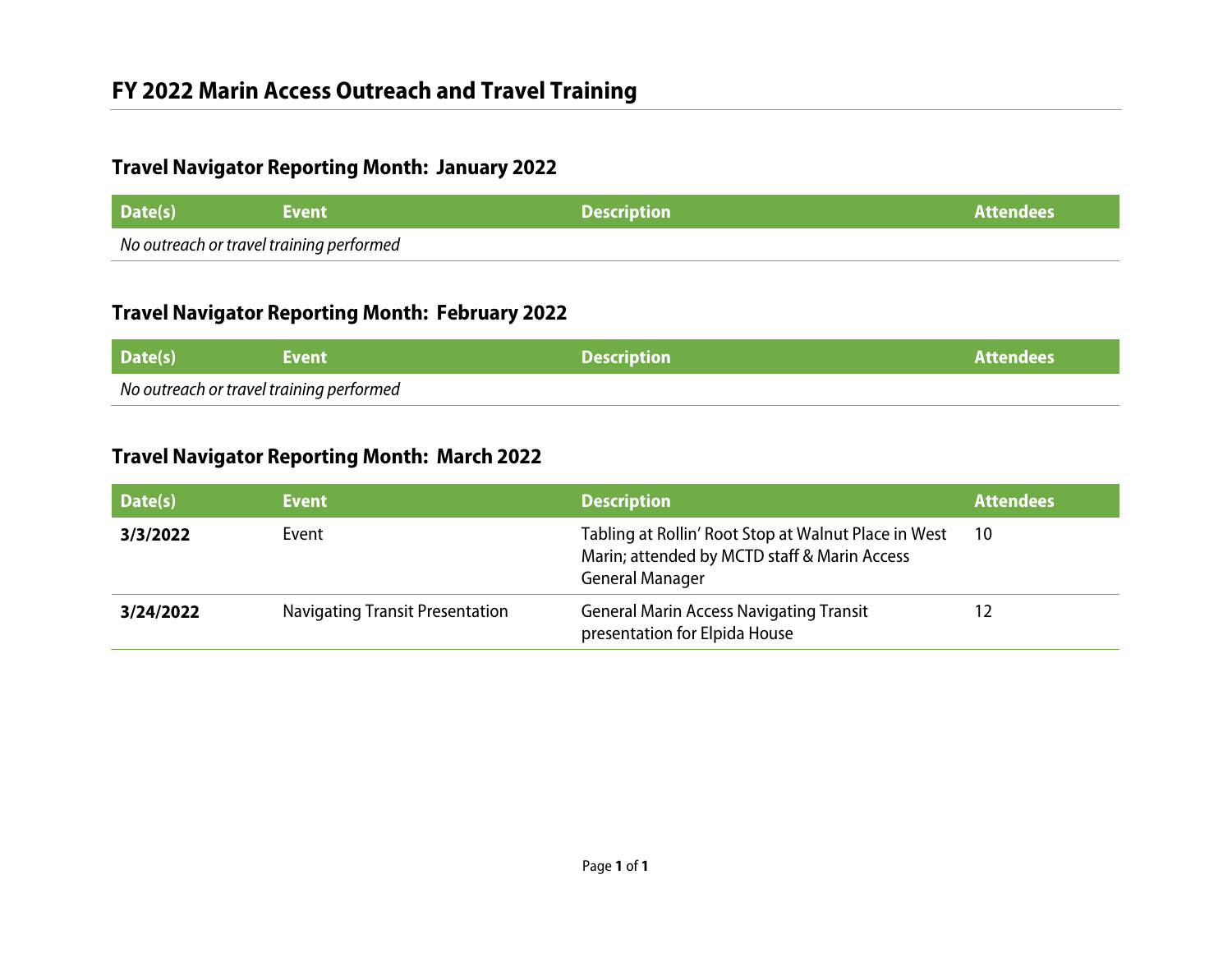### **Fixed-Route**

[Fixed-Route Passenger Statistics by Route](https://analytics.transtrack.net/embedded.html#project=%2Fgdc%2Fprojects%2Fph7vkpt6d15wfrwooz9f6wh5y8cu0ylz&dashboard=%2Fgdc%2Fmd%2Fph7vkpt6d15wfrwooz9f6wh5y8cu0ylz%2Fobj%2F50135&tab=9786be98a850&export=1&ctx=%2Fgdc%2Fprojects%2Fph7vkpt6d15wfrwooz9f6wh5y8cu0ylz%2FexecutionContexts%2Ftmp628fccea4325951434778367&request_id=uix8daca59532ad_204%3AfczyLh8FDl2iATnH%3A2h3mg7aam0ab35oq%3A5&s=/gdc/workspaces/ph7vkpt6d15wfrwooz9f6wh5y8cu0ylz|analysisPage|head|/gdc/md/ph7vkpt6d15wfrwooz9f6wh5y8cu0ylz/obj/102213)

#### QUARTER

| Typology           | Route             | Passengers          | %Change*     | Revenue Hours       | %Change*                   | Productivity (pax/hr) Change* |                          |
|--------------------|-------------------|---------------------|--------------|---------------------|----------------------------|-------------------------------|--------------------------|
| 1. Local Trunkline | 35                | 131,798             | ▲87.8%       | 5,573               | $\blacktriangledown 8.6\%$ | 23.6                          | $\blacktriangle$ 12.1    |
|                    | 36                | 62,381              | ▲72.0%       | 3,317               | $\nabla 0.9\%$             | 18.8                          | $\blacktriangle$ 8.0     |
|                    | 71                | 59,961              | ▲181.5%      | 4,850               | ▲53.4%                     | 12.4                          | $\blacktriangle$ 5.6     |
|                    | Rollup            | 254,140             | ▲98.9%       | 13,740              | ▲9.0%                      | 18.5                          | $\blacktriangle 8.4$     |
| 2. Local Basic     | 17                | 45,203              | ▲80.4%       | 3,649               | ▲9.2%                      | 12.4                          | $\blacktriangle$ 4.9     |
|                    | 22                | 31,066              | ▲57.7%       | 2,882               | $\triangle 1.6\%$          | 10.8                          | $\blacktriangle$ 3.8     |
|                    | 23                | 41,556              | ▲76.3%       | 2,733               | $\triangle 0.2\%$          | 15.2                          | $\triangle 6.6$          |
|                    | 23X               | 15,801              | ▲ 141.2%     | 667                 | ▲6.8%                      | 23.7                          | $\blacktriangle$ 13.2    |
|                    | 29                | 10,209              | ▲129.1%      | 647                 | $\triangle 1.6\%$          | 15.8                          | $\blacktriangle 8.8$     |
|                    | 49                | 50,853              | ▲72.3%       | 3,786               | $\triangle 0.6\%$          | 13.4                          | $\blacktriangle$ 5.6     |
|                    | Rollup            | 194,688             | ▲78.9%       | 14,364              | $\blacktriangle$ 3.1%      | 13.6                          | $\blacktriangle$ 5.7     |
| 3. Local           | 219               | 9,389               | ▲57.5%       | 1,553               | ▲0.9%                      | 6.0                           | $\triangle$ 2.2          |
| Connector          | 228               | 13,530              | ▲78.4%       | 2,364               | $\triangle 0.2\%$          | 5.7                           | $\triangle 2.5$          |
|                    | 233               | 6,760               | ▲49.8%       | 1,006               | $\nabla 0.1\%$             | 6.7                           | $\blacktriangle$ 2.2     |
|                    | 245               | 11,113              | ▲136.9%      | 1,036               | $\nabla 0.0\%$             | 10.7                          | $\triangle 6.2$          |
|                    | 251               | 20,094              | ▲66.3%       | 2,329               | $\nabla 0.3\%$             | 8.6                           | $\blacktriangle$ 3.5     |
|                    | 257               | 12,854              | ▲103.4%      | 1,950               | ▲3.8%                      | 6.6                           | $\blacktriangle$ 3.2     |
|                    | Rollup            | 73,740              | ▲79.2%       | 10,237              | $\blacktriangle 0.8\%$     | $\bf 7.2$                     | $\blacktriangle$ 3.2     |
| 4. Supplemental    | 613               | 3,927               |              | 206                 |                            | 19.1                          |                          |
|                    | 617               | 835                 |              | 47                  |                            | 17.8                          |                          |
|                    | 619               | 3,896               |              | 199                 |                            | 19.6                          |                          |
|                    | 625               | 506                 |              | 48                  |                            | 10.5                          |                          |
|                    | 645               | 2,992               |              | 91                  |                            | 32.8                          |                          |
|                    | 649               | $\mathsf{O}\xspace$ |              | $\mathsf{O}\xspace$ |                            |                               |                          |
|                    | 651               | 5,086               |              | 173                 |                            | 29.4                          |                          |
|                    | 654               | 792                 |              | 58                  |                            | 13.7                          |                          |
|                    | Covid             | $\mathbf 0$         |              | $\mathbf 0$         |                            |                               |                          |
|                    | Rollup            | 18,034              |              | 822                 |                            | 21.9                          |                          |
| 5. Rural           | 61                | 7,215               | ▲147.1%      | 2,298               | ▲59.2%                     | 3.1                           | $\blacktriangle$ 1.1     |
|                    | 68                | 16,503              | ▲70.5%       | 2,583               | $4.4\%$                    | 6.4                           | $\blacktriangle$ 2.5     |
|                    | Rollup            | 23,718              | ▲88.3%       | 4,882               | ▲ 24.6%                    | 4.9                           | $\blacktriangle$ 1.6     |
| 6. Partnership     | 122               | 0                   |              | 0                   |                            |                               |                          |
| <b>Services</b>    | 622               | 1,633               |              | 525                 |                            | 3.1                           |                          |
|                    | Rollup            | 1,633               | ▲71.7%       | 525                 | ▲ 26.5%                    | 3.1                           | $\blacktriangle$ 1.2     |
| 7. Yellow Bus      | <b>Hdn Valley</b> | 1,942               |              | $\mathbf{3}$        |                            | 647.3                         |                          |
|                    | <b>White Hill</b> | 24,966              | ▲ 1,248,200% | $\mathbf{3}$        | ▲50.0%                     | 8,322.0                       | $\blacktriangle 8,321.0$ |
|                    | Rollup            | 26,908              | ▲ 1,345,300% | 6                   | ▲200.0%                    | 4,484.7                       | ▲4,483.7                 |
| 8. Recreational    | 66                | 13,231              |              | 832                 | ▲261.5%                    | 15.9                          | $\triangle$ 15.9         |
|                    | Rollup            | 13,231              |              | 832                 | ▲261.5%                    | 15.9                          | $\blacktriangle$ 15.9    |
| Rollup             |                   | 606,092             | ▲108.2%      | 45,407              | $\blacktriangle$ 10.1%     | 13.3                          | $\triangle 6.3$          |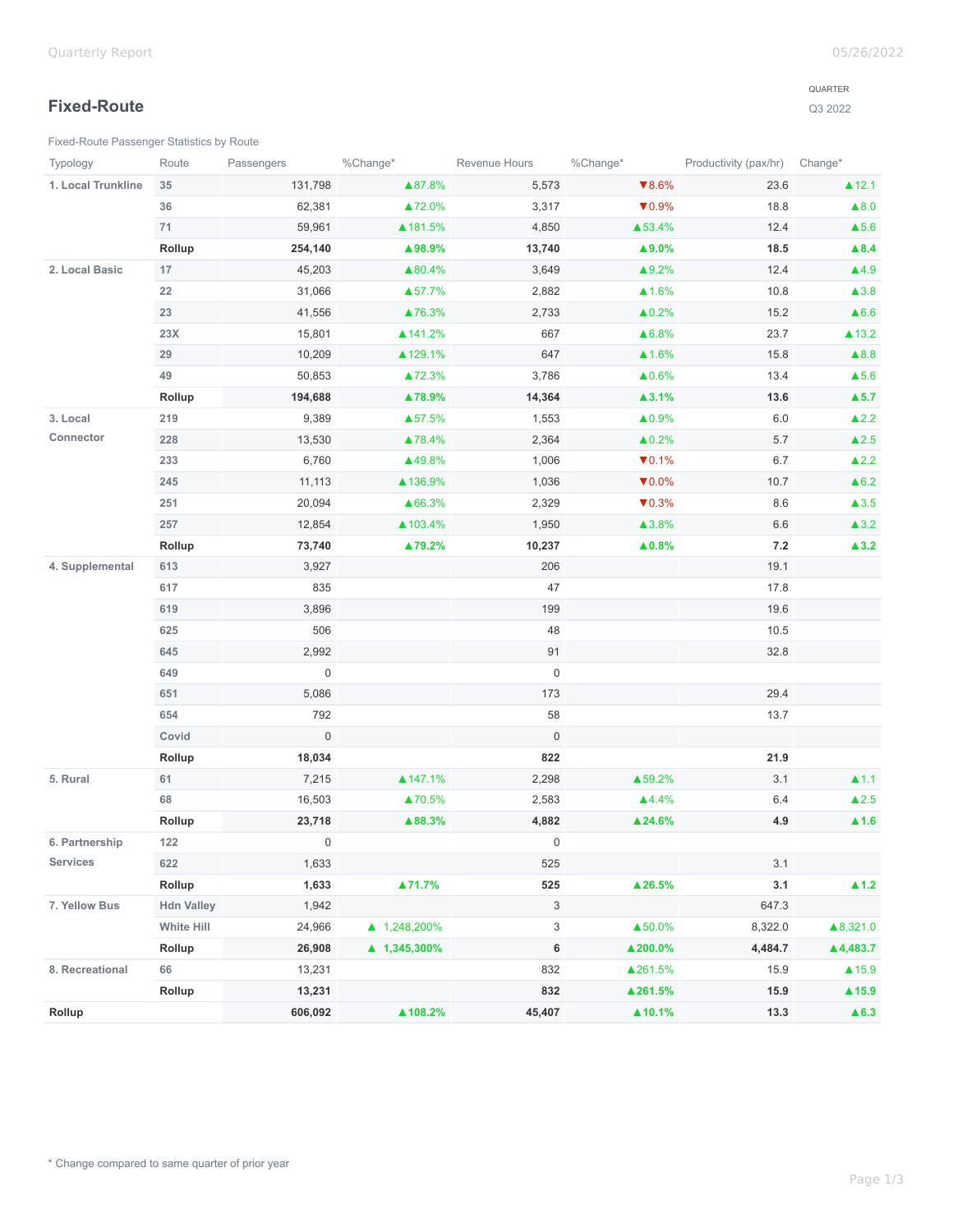#### **Fixed-Route**

[Fixed-Route Financial Statistics by Route](https://analytics.transtrack.net/embedded.html#project=%2Fgdc%2Fprojects%2Fph7vkpt6d15wfrwooz9f6wh5y8cu0ylz&dashboard=%2Fgdc%2Fmd%2Fph7vkpt6d15wfrwooz9f6wh5y8cu0ylz%2Fobj%2F50135&tab=9786be98a850&export=1&ctx=%2Fgdc%2Fprojects%2Fph7vkpt6d15wfrwooz9f6wh5y8cu0ylz%2FexecutionContexts%2Ftmp628fccea4325951434778367&request_id=uix8daca59532ad_204%3AfczyLh8FDl2iATnH%3A2h3mg7aam0ab35oq%3A5&s=/gdc/workspaces/ph7vkpt6d15wfrwooz9f6wh5y8cu0ylz|analysisPage|head|/gdc/md/ph7vkpt6d15wfrwooz9f6wh5y8cu0ylz/obj/102231)

| Typology           | Route             | <b>Operating Cost</b> |                   | %Change* Passenger Revenue |                                      | %Change* Average Subsidy | Change*                               | Farebox Recovery Change* |                        |
|--------------------|-------------------|-----------------------|-------------------|----------------------------|--------------------------------------|--------------------------|---------------------------------------|--------------------------|------------------------|
| 1. Local Trunkline | 35                | \$910,067             | $\P(4.8\%$        | \$119,021                  | ▲72.9%                               | \$6.00                   | $\blacktriangledown$ \$6.64           | 13.1%                    | ▲5.9%                  |
|                    | 36                | \$539,641             | ▲3.0%             | \$59,240                   | ▲75.4%                               | \$7.70                   | $\blacktriangledown$ \$5.81           | 11.0%                    | ▲4.5%                  |
|                    | 71                | \$851,004             | ▲63.8%            | \$66,860                   | ▲ 182.7%                             | \$13.08                  | $\P$ \$10.19                          | 7.9%                     | ▲3.3%                  |
|                    | Rollup            | \$2,300,712           | ▲15.1%            | \$245,121                  | ▲94.1%                               | \$8.09                   | V\$6.58                               | 10.7%                    | ▲4.3%                  |
| 2. Local Basic     | 17                | \$419,250             | ▲16.5%            | \$45,209                   | ▲68.3%                               | \$8.27                   | $\blacktriangledown$ \$5.01           | 10.8%                    | ▲3.3%                  |
|                    | 22                | \$328,771             | ▲9.1%             | \$31,521                   | ▲50.4%                               | \$9.57                   | $\P$ \$4.67                           | 9.6%                     | ▲2.6%                  |
|                    | 23                | \$435,527             | ▲3.7%             | \$39,060                   | ▲58.6%                               | \$9.54                   | $\blacktriangledown$ \$7.24           | 9.0%                     | ▲3.1%                  |
|                    | 23X               | \$108,410             | ▲10.8%            | \$12,430                   | ▲83.8%                               | \$6.07                   | $\P$ \$7.83                           | 11.5%                    | ▲4.6%                  |
|                    | 29                | \$104,968             | ▲5.6%             | \$8,840                    | ▲85.0%                               | \$9.42                   | $\P$ \$11.82                          | 8.4%                     | ▲3.6%                  |
|                    | 49                | \$439,805             | $\triangle 8.4%$  | \$39,923                   | ▲50.6%                               | \$7.86                   | $\P$ \$4.99                           | 9.1%                     | ▲2.5%                  |
|                    | Rollup            | \$1,836,729           | ▲9.0%             | \$176,982                  | ▲ 60.2%                              | \$8.53                   | $V$ \$5.94                            | 9.6%                     | $\blacktriangle$ 3.1%  |
| 3. Local           | 219               | \$175,006             | ▲8.1%             | \$9,476                    | ▲61.6%                               | \$17.63                  | $\P$ \$8.53                           | 5.4%                     | ▲1.8%                  |
| Connector          | 228               | \$257,327             | ▲6.5%             | \$13,708                   | ▲62.8%                               | \$18.01                  | $\P$ \$12.75                          | 5.3%                     | ▲1.8%                  |
|                    | 233               | \$110,044             | ▲6.4%             | \$6,140                    | ▲34.4%                               | \$15.37                  | $\sqrt{$6.55}$                        | 5.6%                     | $\triangle 1.2\%$      |
|                    | 245               | \$116,539             | ▲7.0%             | \$8,287                    | ▲79.6%                               | \$9.74                   | $\P$ \$12.48                          | 7.1%                     | ▲2.9%                  |
|                    | 251               | \$260,165             | ▲6.5%             | \$15,535                   | ▲44.9%                               | \$12.17                  | $\blacktriangledown$ \$7.14           | 6.0%                     | $\blacktriangle$ 1.6%  |
|                    | 257               | \$217,662             | ▲ 11.1%           | \$10,521                   | ▲62.6%                               | \$16.11                  | $\P$ \$13.86                          | 4.8%                     | ▲1.5%                  |
|                    | Rollup            | \$1,136,742           | ▲7.7%             | \$63,668                   | ▲56.6%                               | \$14.55                  | $\P$ \$10.12                          | 5.6%                     | ▲1.8%                  |
| 4. Supplemental    | 613               | \$44,051              |                   | \$2,245                    |                                      | \$10.65                  |                                       | 5.1%                     |                        |
|                    | 617               | \$10,489              |                   | \$250                      |                                      | \$12.26                  |                                       | 2.4%                     |                        |
|                    | 619               | \$44,243              |                   | \$1,885                    |                                      | \$10.87                  |                                       | 4.3%                     |                        |
|                    | 625               | \$10,494              |                   | \$414                      |                                      | \$19.92                  |                                       | 3.9%                     |                        |
|                    | 645               | \$19,206              |                   | \$1,400                    |                                      | \$5.95                   |                                       | 7.3%                     |                        |
|                    | 649               | \$0                   |                   | \$0                        |                                      |                          |                                       |                          |                        |
|                    | 651               | \$34,425              |                   | \$2,519                    |                                      | \$6.27                   |                                       | 7.3%                     |                        |
|                    | 654               | \$10,560              |                   | \$508                      |                                      | \$12.69                  |                                       | 4.8%                     |                        |
|                    | Covid             | \$0                   |                   | \$0                        |                                      |                          |                                       |                          |                        |
|                    | Rollup            | \$173,468             |                   | \$9,221                    |                                      | \$9.11                   |                                       | 5.3%                     |                        |
| 5. Rural           | 61                | \$287,366             | ▲57.4%            | \$5,728                    | ▲ 139.9%                             | \$39.04                  | $\P$ \$22.68                          | 2.0%                     | $\triangle 0.7\%$      |
|                    | 68                | \$318,842             | $\triangle 3.4\%$ | \$10,664                   | ▲28.1%                               | \$18.67                  | $\blacktriangledown$ \$12.34          | 3.3%                     | ▲0.6%                  |
|                    | Rollup            | \$606,208             | ▲23.4%            | \$16,392                   | ▲53.0%                               |                          | $$24.87$ $\blacktriangledown$ \$13.26 | 2.7%                     | $\blacktriangle 0.5\%$ |
| 6. Partnership     | 122               | \$0                   | $\P$ 100.0%       | \$0                        | ▼100.0%                              |                          |                                       |                          |                        |
| <b>Services</b>    | 622               | \$88,298              |                   | \$1,788                    |                                      | \$52.98                  |                                       | 2.0%                     |                        |
|                    | Rollup            | \$88,298              | ▲79.6%            | \$1,788                    | ▲60.8%                               | \$52.98                  | V\$8.55                               | 2.0%                     | $\nabla 0.2\%$         |
| 7. Yellow Bus      | <b>Hdn Valley</b> | \$215,493             |                   | \$6,056                    |                                      | \$107.85                 |                                       | 2.8%                     |                        |
|                    | <b>White Hill</b> | \$215,493             | $\nabla 2.3\%$    | \$77,873                   |                                      | \$5.51                   | $\P$ \$110,26                         | 36.1%                    | ▲36.1%                 |
|                    | Rollup            | \$430,985             | $\triangle$ 95.4% | \$83,930                   |                                      | \$12.90                  | $\P$ \$110,26                         | 19.5%                    | ▲ 19.5%                |
| 8. Recreational    | 66                | \$189,180             | ▲687.2%           | \$49,724                   | $\blacktriangle$ 23,980.6 $^{\circ}$ | \$10.54                  |                                       | 26.3%                    | ▲25.4%                 |
|                    | Rollup            | \$189,180             | ▲ 687.2%          | \$49,724                   | ▲23,980.6                            | \$10.54                  |                                       | 26.3%                    | ▲25.4%                 |
| Rollup             |                   | \$6,762,323           | ▲22.4%            | \$646,825                  | ▲ 123.5%                             | \$10.09                  | V\$7.89                               | 9.6%                     | ▲4.3%                  |